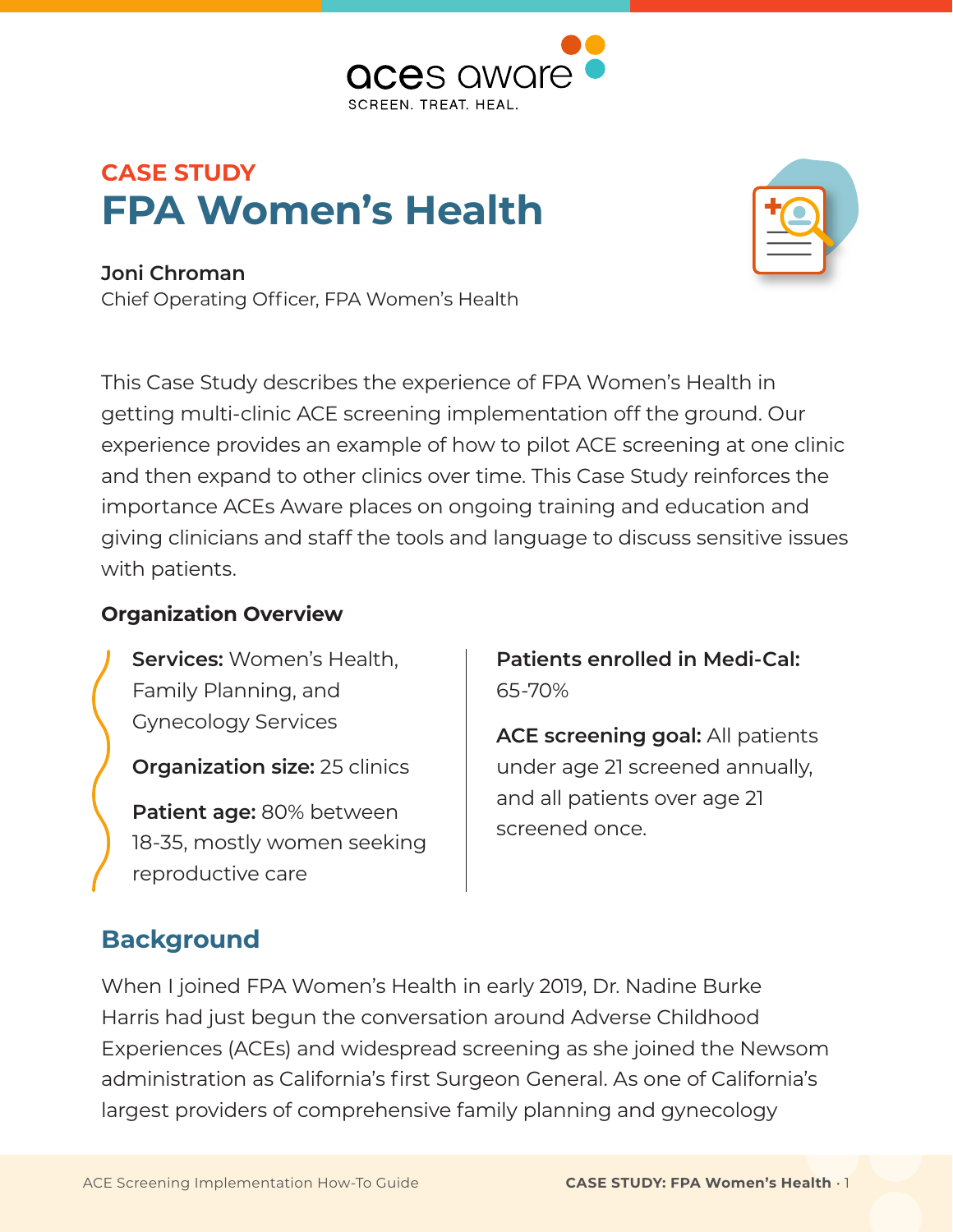services, FPA leadership was interested in launching new services that helped women pursue their own reproductive health and overall wellness goals.

We started ACE screening as part of our trauma-informed approach to care delivery. Our goal is to meet women where they are; ACE screening results are a vital sign to help clinicians more fully understand where the patient is coming from.

**" The chance to implement ACE screening and a behavioral health program in a clinical setting the size of FPA was one of the things that influenced me to take the job. I was excited for the challenge to create "the positive impact it would have at this scale.** 

Approximately 65-70% of our patients are enrolled in Medi-Cal, and some of our patients who are not enrolled may qualify. Then we have some patients with private insurance. We were hoping to grow behavioral health on a feefor-service basis to support our patients.

## **Challenges to implementation**

We looked at implementing ACE screening as a way to expand services for Medi-Cal patients. However, to hardwire a new process into our systems, it was difficult to only offer it to Medi-Cal patients. To be sustainable and ultimately fully implemented across the organization, we needed to apply screening consistently to all patients regardless of payer. We did not want to add unnecessary complexity to the patient intake process, because that would make it harder to implement and continue ACE screening.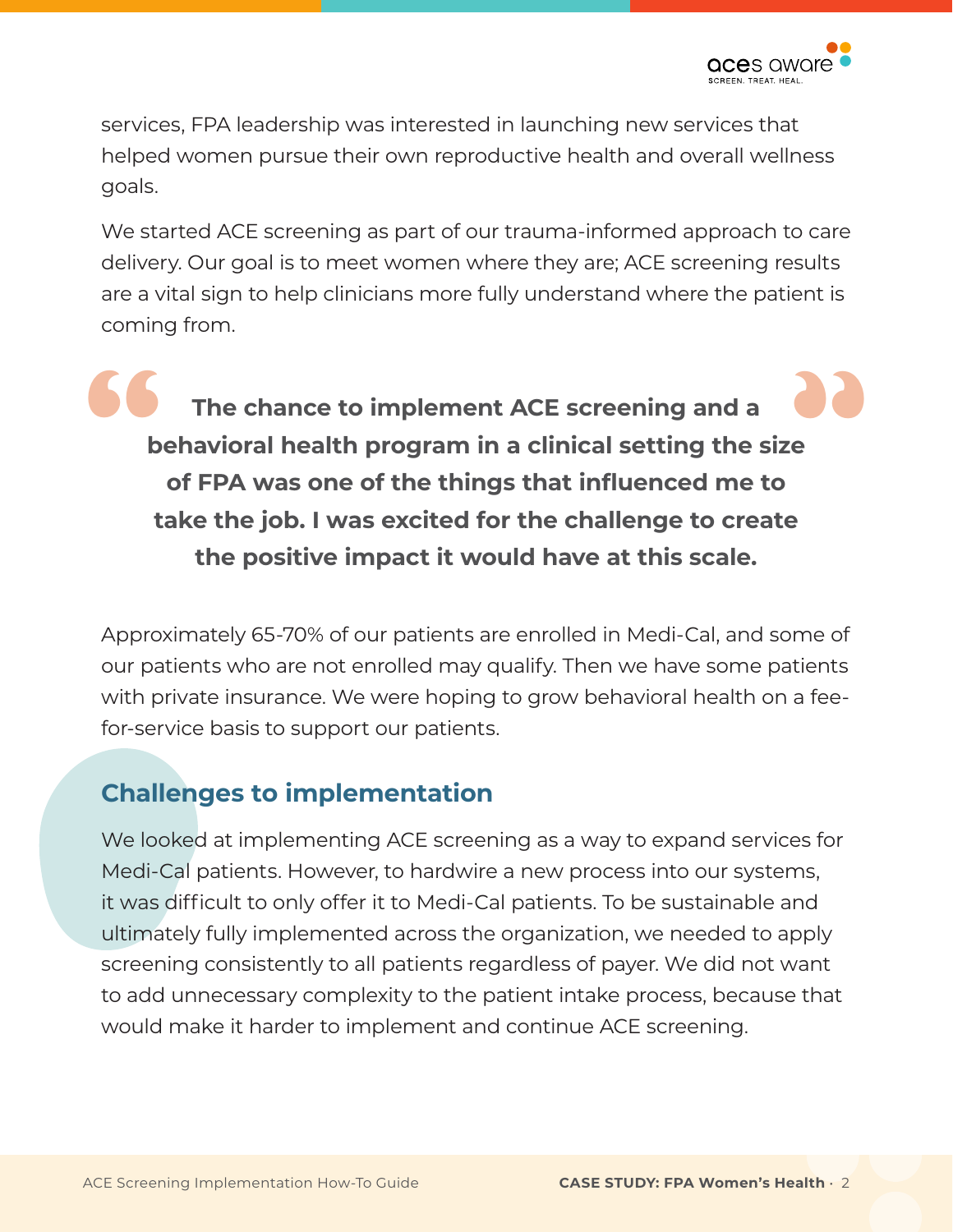

We found it was initially challenging to bring clinicians on board with the idea of ACE screening because they were uncertain about what resources they had available to respond to the screening results. We knew that training would be critical to our success, and felt it was important for everyone to get the same training. However, that meant we needed to train 40 clinicians and 250 staff across our 25 clinics.

Get your clinicians [ACEs Aware certified](https://www.acesaware.org/learn-about-screening/training/).

Consider ways to train all staff in [Trauma Informed Care](https://www.acesaware.org/wp-content/uploads/2021/05/How-ACE-Screening-Toxic-Stress-Treatment-and-Trauma-Informed-Care-Work-Together.pdf).

### **Solutions**

We took a formal, systematic approach to implementation and had weekly and monthly reporting to track our progress. To begin the process, we brought in a consultant to prepare for and support implementation. At the time, before ACEs Aware, there was no training on ACEs and toxic stress available for us to use. We needed someone with prior experience implementing ACE screening to help us develop a training curriculum that would be based on content that had been successfully used in a clinical setting. The consultant also helped us develop materials like scripting and patient education, as well as identify regional resources and places to refer people for additional services and supports.

We also formed an implementation team of frontline care coordinators, clinicians, our medical director and office managers, the director of strategic projects, and information technology professionals from within our organization. The team met every two weeks to discuss challenges and plan training and screening protocols and materials.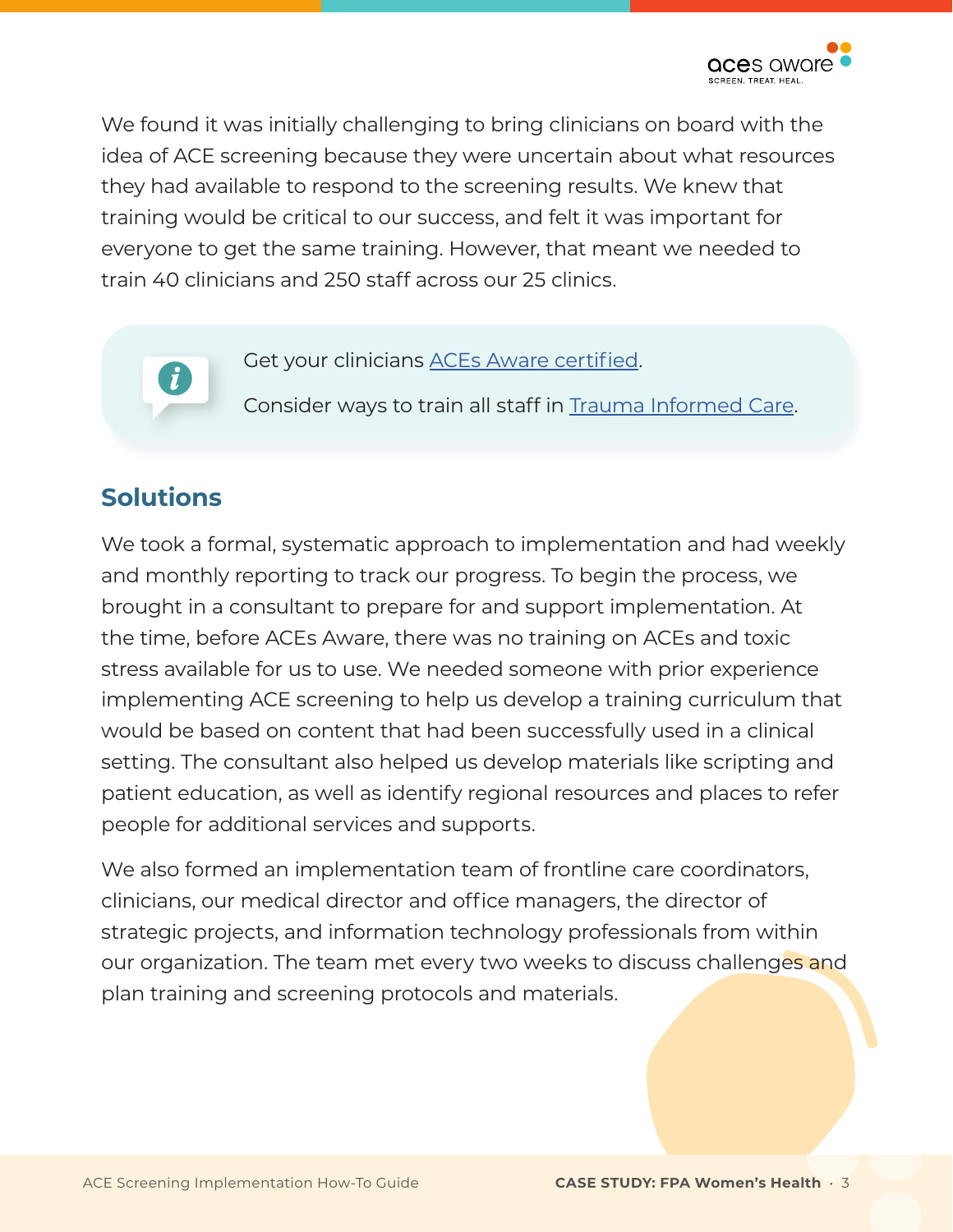

This reinforces the importance of having an implementation team composed of administrators, clinicians, and staff from across your clinic. Learn more in [Step 2 of the ACEs Aware ACE Screening](https://www.acesaware.org/implement-screening/stage-1-prepare-foundation/step-2-engage-leadership-peers/)  [Implementation How-To Guide](https://www.acesaware.org/implement-screening/stage-1-prepare-foundation/step-2-engage-leadership-peers/)

### **How we approached training**

Because we knew training would be so essential to our success, we piloted our training program at one clinic. After incorporating learnings from that pilot into the training curriculum, we rolled out the training to all clinics.

> As discussed in [Stage 1](https://www.acesaware.org/implement-screening/stage-1-prepare-foundation/#:~:text=Stage%201%20provides%20foundational%20information,might%20entail%20at%20your%20practice.&text=You) of the How-To Guide, you can start at one clinic, learn from your experience, and then expand your ACE screening efforts. Learn more: No [One Size Fits All: Different Approaches to Piloting ACE](https://www.acesaware.org/wp-content/uploads/2021/05/No-One-Size-Fits-All-Different-Approaches-to-Piloting-ACE-Screening-and-Toxic-Stress-Treatment.pdf)  **[Screening and Toxic Stress Treatment](https://www.acesaware.org/wp-content/uploads/2021/05/No-One-Size-Fits-All-Different-Approaches-to-Piloting-ACE-Screening-and-Toxic-Stress-Treatment.pdf)**

For the full training rollout, we traveled to the clinics in-person. We blocked off the clinic's schedule for four hours and did a full in-person training for every provider and employee.

That kind of road-show training is not sustainable to do every year, or every time you onboard a new employee. Now we have a training package with a PowerPoint presentation for all new staff, and we also have annual refresher information. During COVID-19, the training has usually been held virtually or via a video presentation.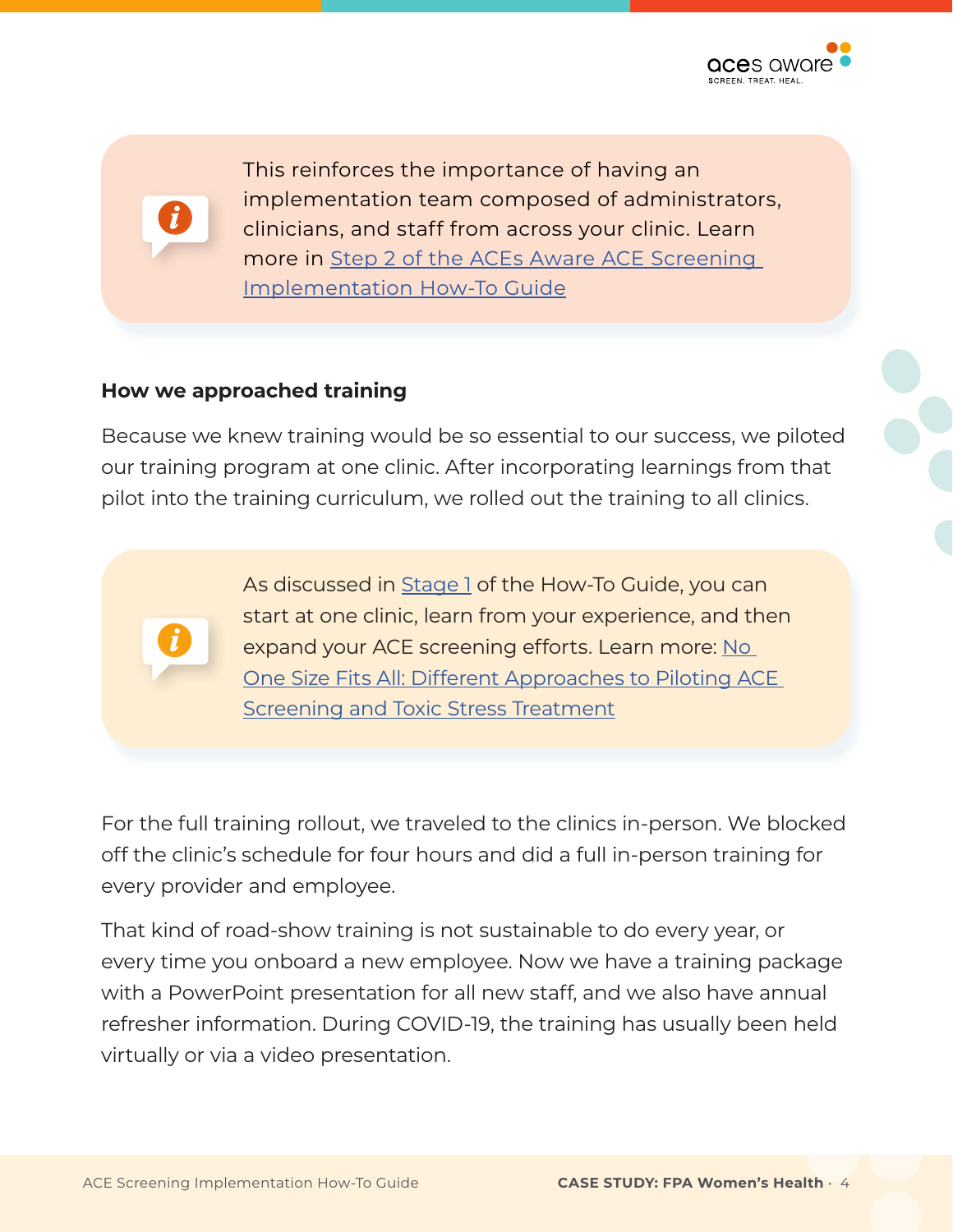

- We trained the medical assistants (MAs) to be comfortable with screening and use the correct language/scripting.
- We wrote scripting for the frontline staff so there would be consistent patient messaging about screening.
- We did individual role-play using scripting to help staff and clinicians feel comfortable with screening and talking about ACEs and toxic stress.
- **•** We did education on the impact of ACEs and toxic stress on physical health and shared data about possible linkages to chronic conditions we see in our patient population.
- **•** To help clinicians feel comfortable, we designed an in-house resource packet (e.g., community resources, social services, and specialty medical services) tailored by region, as well as a follow-up workflow to ensure we would check in with patients.



Providing scripts to your clinical team and staff can help make them feel more comfortable conducting ACE screenings. Review the ACEs Aware Sample Scripts for Pediatric Clinical Teams.

#### **How we approached workflow and documentation**

We already operated with a full team-based model, which positioned us well to sustainably launch ACE screening without needing to hire additional resources. In FPA's team-based approach, each provider has three care coordinators that do the intake. Specifically, a care coordinator hands the ACE screen to every new patient as part of the registration packet, and then enters the results into the patient's record.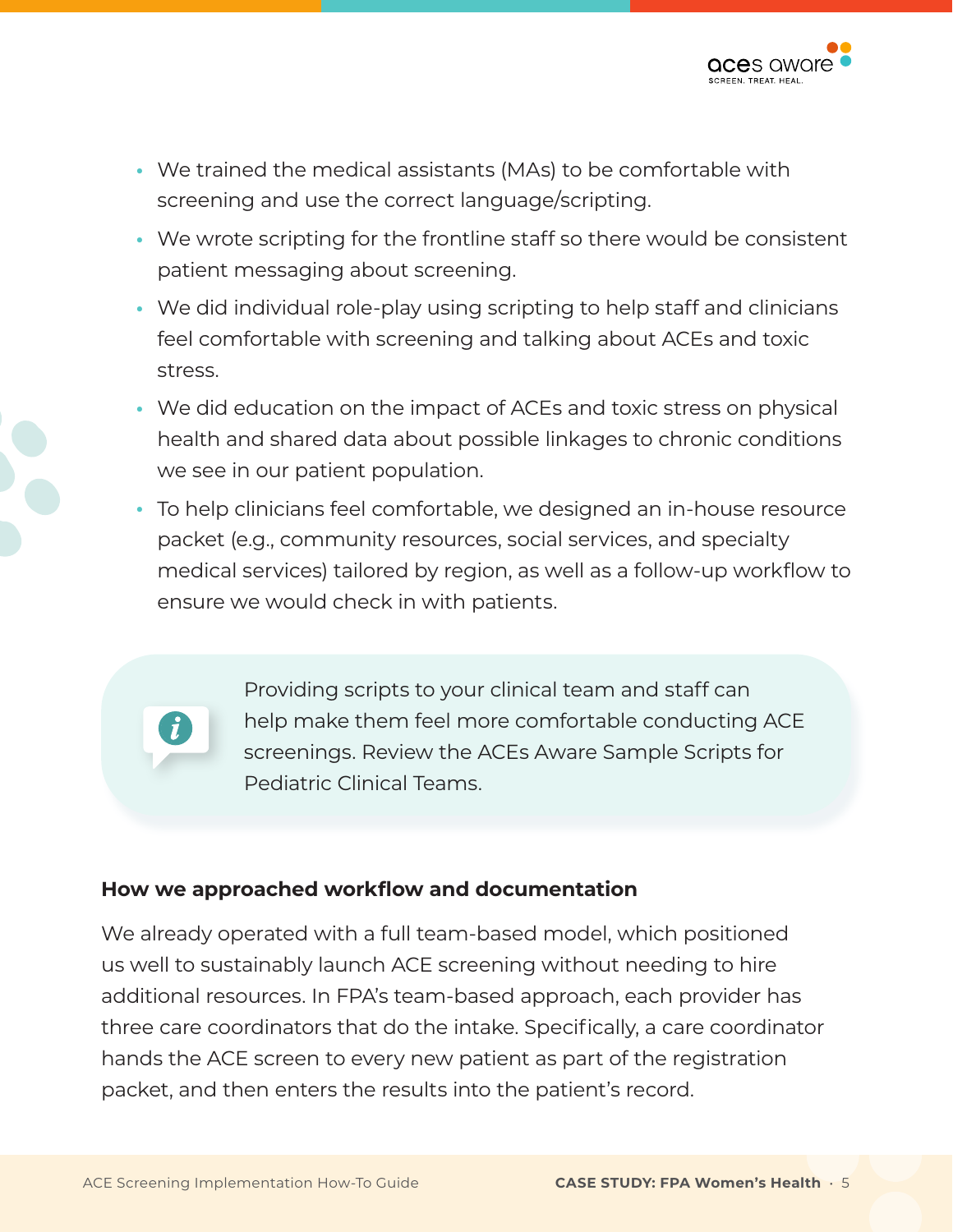To help design the best workflow for our clinics, we scheduled meetings with the implementation team, and asked for feedback from the frontline staff who would be doing the work.

In December 2021, we fully embedded the screening into the electronic health record (EHR) so the results are immediately available to our behavioral health specialist who uses it for follow-up on a positive screening. It was critical to make ACE screening a natural part of their everyday work, not something separate that's bolted on in a nonintuitive way.



Integrating ACE screening into the EHR is critical in making it part of your clinic's everyday work.

## **Results**

- $\checkmark$  40 clinicians and 250 staff across the organization trained in two months
- $\checkmark$  98% of clinicians started screening
- $\checkmark$  Launched Phase 2 in December 2020 with a new, dedicated behavioral health specialist